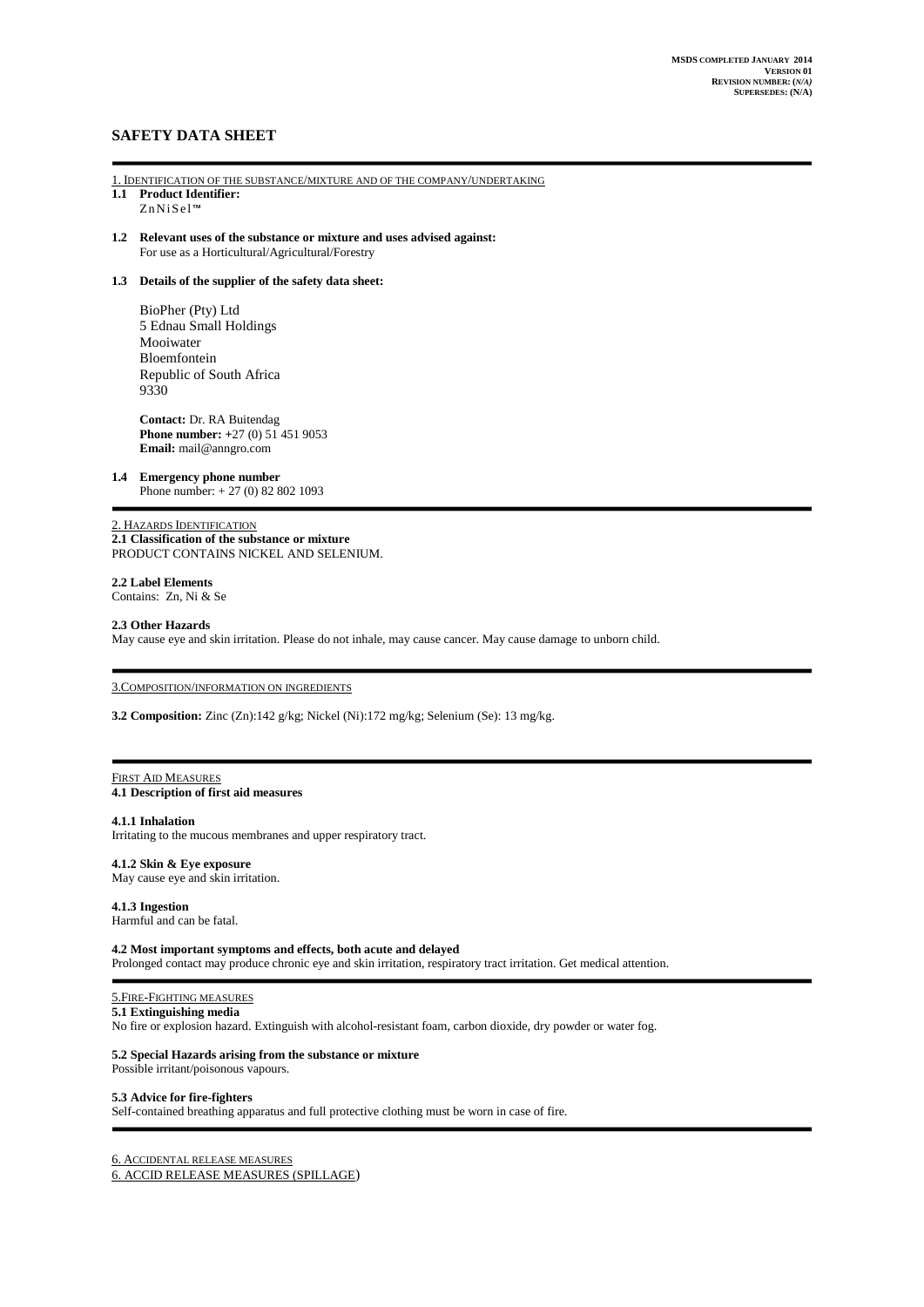**Personal Precautions:** Wear appropriate personal protective equipment. **Spill Clean-up Methods:** Small spills: Soak up with sand or absorb with an inert dry material and place in appropriate waste disposal container. Follow local and regional authority requirements. . **Environmental Precautions:** Avoid discharge into drains, water courses or onto the ground.

7.HANDLING AND STORAGE

**Handling:** Keep container dry. Do not breathe gas/fumes/vapour/spray. Harmful if swallowed. Use with adequate ventilation. Avoid contact with skin and eyes. Do not inhale. Use suitable respiratory equipment. Wash hands and skin with soap after contact. Keep away from oxidizing agents and acids. .

**Storage:** Store away from incompatible materials, heat, sun and sources of ignition.

8.EXPOSURE CONTROLS/PERSONAL PROTECTION

**Engineering Controls:** Good general ventilation should be used. Ventilation rates should be matched to conditions. If applicable, use process enclosures, local exhaust ventilation, or other engineering controls to maintain airborne levels below recommended exposure limits. If exposure limits have not been established, maintain airborne levels to an acceptable level.

**Respiratory Protection:** If engineering controls do not maintain airborne concentrations below recommended exposure limits (where applicable) or to an acceptable level (in countries where exposure limits have not been established), an approved respirator must be worn. In the United States of America, if respirators are used, a program should be instituted to assure compliance with OSHA Standard 63 FR 1152, January 8, 1998. Respirator type: Air-purifying respirator with an appropriate, government approved (where applicable), air-purifying filter, cartridge or canister. Contact health and safety professional or manufacturer for specific information.

**Eye Protection:** Risk of contact: Wear approved safety goggles.

**Hand Protection:** It is a good industrial hygiene practice to prevent skin contact. Use rubber gloves.

**Skin Protection:** Apron and long sleeves are recommended.

**Hygiene Measures:** Always observe good personal hygiene measures, such as washing after handling the material and before eating, drinking, and/or smoking. Routinely wash work clothing and protective equipment to remove contaminants.

**Environmental Exposure Controls:** Environmental manager must be informed of all major spillages.

9.PHYSICAL AND CHEMICAL PROPERTIES

**9.1 Information on basic physical and chemical properties**

**Melting point/freezing:** no information specified **Initial boiling point and boiling range:** No Information available **Flash point:** No Information available **Evaporation rate:** No Information available **Flammability (solid, gas):** No Information available **Upper /lower flammability or explosive limits:** No Information available **Solubility(ies):** Soluble in water **pH:** 1.22 **Moisture content:** 58.45% **Ash content:** 30.60% **Decomposition temperature:** No Information available

#### **9.2 Other Information**

No other relevant information available

10. STABILITY AND REACTIVITY **10.1 Reactivity Stability:** Stable under normal warehouse conditions. **Conditions to Avoid:** None known. **Incompatible Materials:** None known. **Hazardous Decomposition Products:** Toxic fumes are released after product decomposes on heating. **Possibility of Hazardous Reactions:** No Information. **Corrosivity:** Non-corrosive in presence of glass.

11. TOXICOLOGICAL INFORMATION **11.1 Information on toxicological effects**

**Acute Toxicity:** No information currently available. Harmful by ingestion and inhalation. **Other toxic effects on humans:** No information currently available. Prevent absorption via skin. **Chronic Toxicity:** No Information available. **Carcinogenicity:** May cause cancer by inhalation.

12.ECOLOGICAL INFORMATION **Ecotoxicity:** No data available. **Mobility:** No data available. **Persistence and Degradability:** No data available. **Other Adverse Effects:** May be toxic to aquatic life.

13.DISPOSAL CONSIDERATIONS